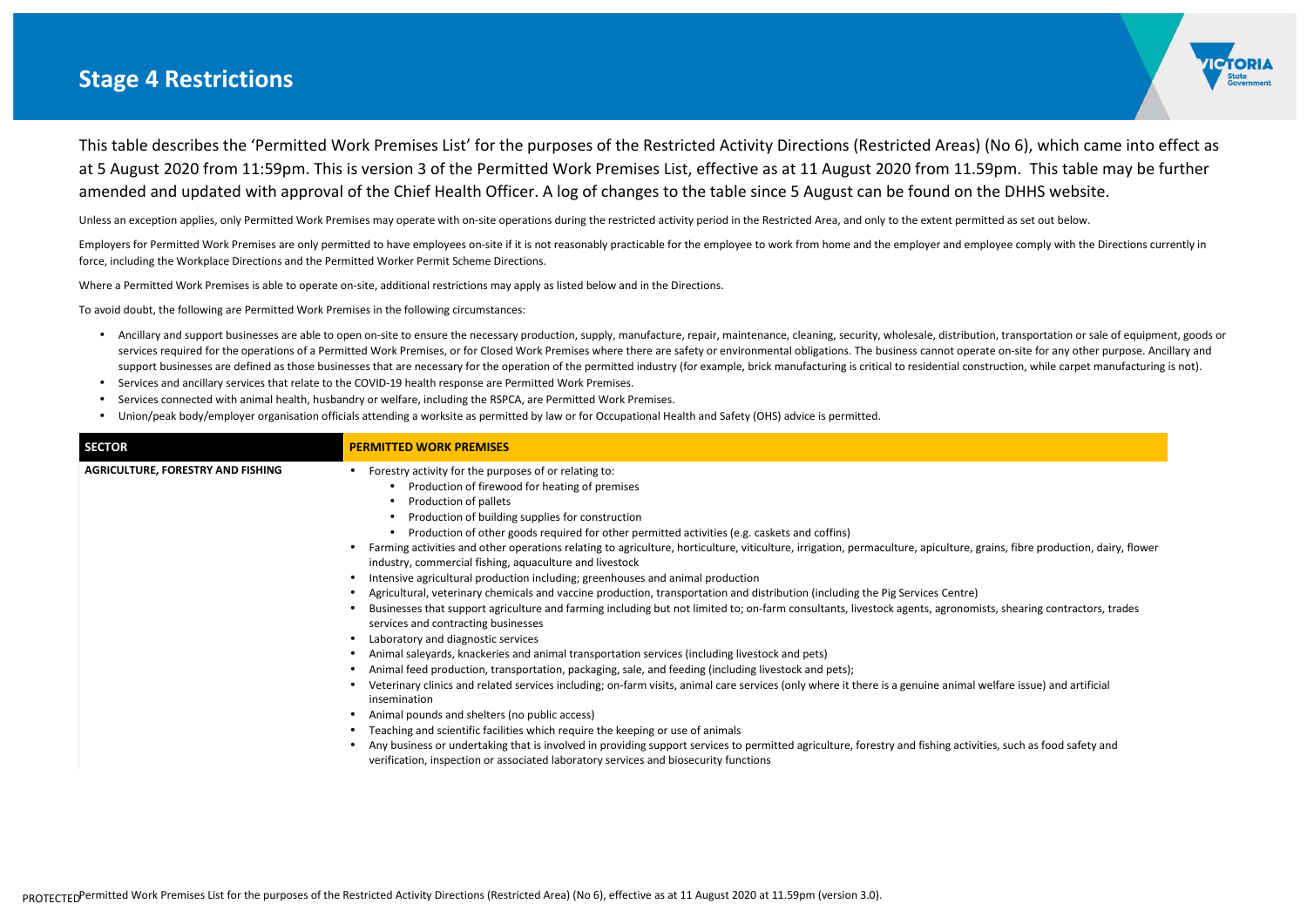## nd supply of cloth masks and

| <b>SECTOR</b>        | <b>PERMITTED WORK PREMISES</b>                                                                                                                                                                                                                                                                                                                                                                                                                                                                                                                                                                                                                                                                                                                                                                                                                                                                                                                                                                                                                                                                                                                                                                                                                                                                                                                                                                                                                                                                                                                                                                                                                                                                                                                                                                                                                                                                                                                                                                                                                                                            |
|----------------------|-------------------------------------------------------------------------------------------------------------------------------------------------------------------------------------------------------------------------------------------------------------------------------------------------------------------------------------------------------------------------------------------------------------------------------------------------------------------------------------------------------------------------------------------------------------------------------------------------------------------------------------------------------------------------------------------------------------------------------------------------------------------------------------------------------------------------------------------------------------------------------------------------------------------------------------------------------------------------------------------------------------------------------------------------------------------------------------------------------------------------------------------------------------------------------------------------------------------------------------------------------------------------------------------------------------------------------------------------------------------------------------------------------------------------------------------------------------------------------------------------------------------------------------------------------------------------------------------------------------------------------------------------------------------------------------------------------------------------------------------------------------------------------------------------------------------------------------------------------------------------------------------------------------------------------------------------------------------------------------------------------------------------------------------------------------------------------------------|
| <b>MINING</b>        | Coal mining<br>$\bullet$<br>Oil and gas extraction<br>Metal ore mining<br>Non-metallic mineral mining and quarrying<br>Petroleum production                                                                                                                                                                                                                                                                                                                                                                                                                                                                                                                                                                                                                                                                                                                                                                                                                                                                                                                                                                                                                                                                                                                                                                                                                                                                                                                                                                                                                                                                                                                                                                                                                                                                                                                                                                                                                                                                                                                                               |
| <b>MANUFACTURING</b> | Food and beverage production manufacturing<br>Meat and meat product manufacturing<br>Seafood processing<br>Dairy product manufacturing<br>Fruit and vegetable processing<br>Oil and fat manufacturing<br>$\bullet$<br>Grain mill and cereal product manufacturing<br>Bakery product manufacturing<br>Sugar and Confectionery manufacturing<br>Other food and beverage product manufacturing<br>Manufacturing of food and beverage packaging<br>Manufacturing of medical equipment, consumables and personal protective equipment (PPE), including the manufacturing and suppl<br>required raw materials<br>Manufacturing of petroleum and coal product<br>Manufacturing of basic chemicals and chemical products<br>Manufacturing of coffins and caskets<br>Aluminium smelting<br>Manufacturing of cement and lime<br>Manufacturing of fabricated metal product<br>Manufacturing of pharmaceutical and blood products<br>Manufacturing of sanitary products<br>Manufacturing of telecommunications equipment and infrastructure<br>Manufacturing of goods and materials necessary for or related to supporting defence or security industries<br>Manufacturing of building supplies to support construction<br>Manufacturing of Pulp, paper and converted paper product<br>Printing and support services<br>Manufacturing of fertiliser and pesticide<br>Manufacturing of cleaning compounds and toiletry preparation<br>Manufacturing of glass and glass products, including lens<br>Manufacturing of computer and electronic equipment<br>Manufacturing of heating and ventilation products<br>Manufacturing of goods to support critical infrastructure public works<br>Manufacturing of polyethylene and resins<br>Manufacturing of heavy trucks<br>Manufacturing of transport equipment (critical to public transport service; spare parts manufacturing critical to continuity of service)<br>Manufacturing of polymer and rubber production<br>Manufacturing of basic polymer<br>Manufacturing of other basic chemical product<br>Manufacturing of primary metal and metal product |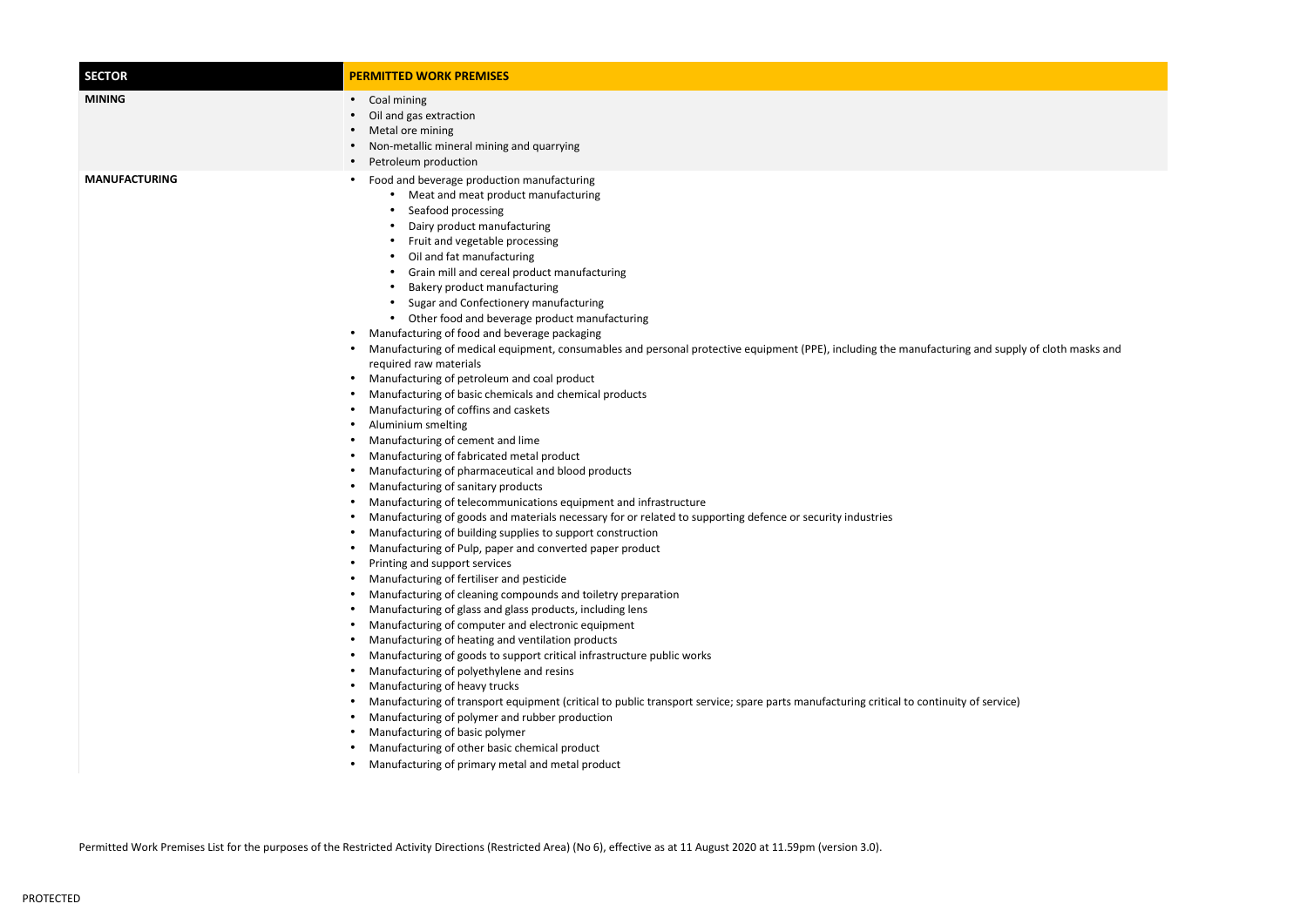pen for commercial contractors

demic. Retail may operate as 'Click

| <b>SECTOR</b>                             | <b>PERMITTED WORK PREMISES</b>                                                                                                                                                                                                                                                                                                                                                                                                                                                                                                                                                                                                                                                                                                                                                                                                                                                                                                          |
|-------------------------------------------|-----------------------------------------------------------------------------------------------------------------------------------------------------------------------------------------------------------------------------------------------------------------------------------------------------------------------------------------------------------------------------------------------------------------------------------------------------------------------------------------------------------------------------------------------------------------------------------------------------------------------------------------------------------------------------------------------------------------------------------------------------------------------------------------------------------------------------------------------------------------------------------------------------------------------------------------|
|                                           | Manufacturing of specialised machinery and equipment<br>$\bullet$<br>Microelectronics and semi-conductor products<br>Heating and cooling equipment<br>$\bullet$<br>Household paper products                                                                                                                                                                                                                                                                                                                                                                                                                                                                                                                                                                                                                                                                                                                                             |
| ELECTRICTY, GAS, WATER AND WASTE SERVICES | <b>Electricity services</b><br>$\bullet$<br>Operation of energy systems<br>$\bullet$<br>Gas services<br>$\bullet$<br>Water supply, sewerage and drainage services<br>$\bullet$<br>Waste and resource recovery services including collection, treatment and disposal services, and transfer stations to remain open for commercia<br>Liquid fuels and refinery services<br>$\bullet$<br>Services to support ongoing provision and regulation of electricity, gas, water, sewage and waste and recycling services and their maintenance.<br>$\bullet$                                                                                                                                                                                                                                                                                                                                                                                     |
| <b>CONSTRUCTION</b>                       | Building and non-building construction (including residential)<br>$\bullet$<br>Construction of critical and essential infrastructure and services to support these projects, and other construction in line with restrictions<br>$\bullet$<br>Critical repairs to any premises, are allowed, where required for emergency or safety<br>$\bullet$                                                                                                                                                                                                                                                                                                                                                                                                                                                                                                                                                                                        |
| <b>WHOLESALE TRADE</b>                    | Grocery, liquor and tobacco product wholesaling<br>$\bullet$<br>Animal feed and supplies wholesaling<br>$\bullet$<br>Pharmaceutical wholesaling<br>$\bullet$<br>Safety products wholesaling<br>Cleaning supplies and disinfectants wholesaling<br>$\bullet$<br>Medical and disability supplies wholesaling<br>$\bullet$                                                                                                                                                                                                                                                                                                                                                                                                                                                                                                                                                                                                                 |
| <b>RETAIL TRADE (GOODS)</b>               | Supermarkets and grocery shops, including all food and liquor shops<br>٠<br>Convenience stores and newsagents<br>Outdoor food markets<br><b>Fuel retailing</b><br>Pharmacies<br>Post offices<br>Hardware, building and garden supplies retailing for trade<br>$\bullet$<br>Specialist stationery services only where related to COVID activities (i.e. laminating, printing, binding)<br>Specialist services at telecommunications stores to support telecommunications as a critical service during the COVID-19 pandemic. Retail may<br>$\bullet$<br>and Collect' only.<br>Disability and health equipment, mobility devices, including products for health patients<br>٠<br>Maternity and baby safety products and supplies<br>Motor vehicle parts for emergency repairs only<br>Agricultural retailers (drive through only)<br>$\bullet$<br>Attendance on site at other retail outlets for the purposes of fulfilling online orders |
| <b>RETAIL TRADE (SERVICES)</b>            | Locksmiths<br>$\bullet$<br>Laundry and dry cleaners<br>$\bullet$                                                                                                                                                                                                                                                                                                                                                                                                                                                                                                                                                                                                                                                                                                                                                                                                                                                                        |
| <b>ACCOMMODATION AND FOOD SERVICES</b>    | All types of accommodation where it relates to a person's primary residence, including:<br>$\bullet$<br>Hotel, caravan park, hostel, etc<br>$\circlearrowright$<br>supported residential services<br>$\circ$<br>boarding schools, residential colleges and university accommodation services<br>$\circ$<br>Accommodation provided or funded by the Victorian Government in response to COVID-19, including:<br>$\bullet$<br>for returned overseas travellers;<br>$\circ$                                                                                                                                                                                                                                                                                                                                                                                                                                                                |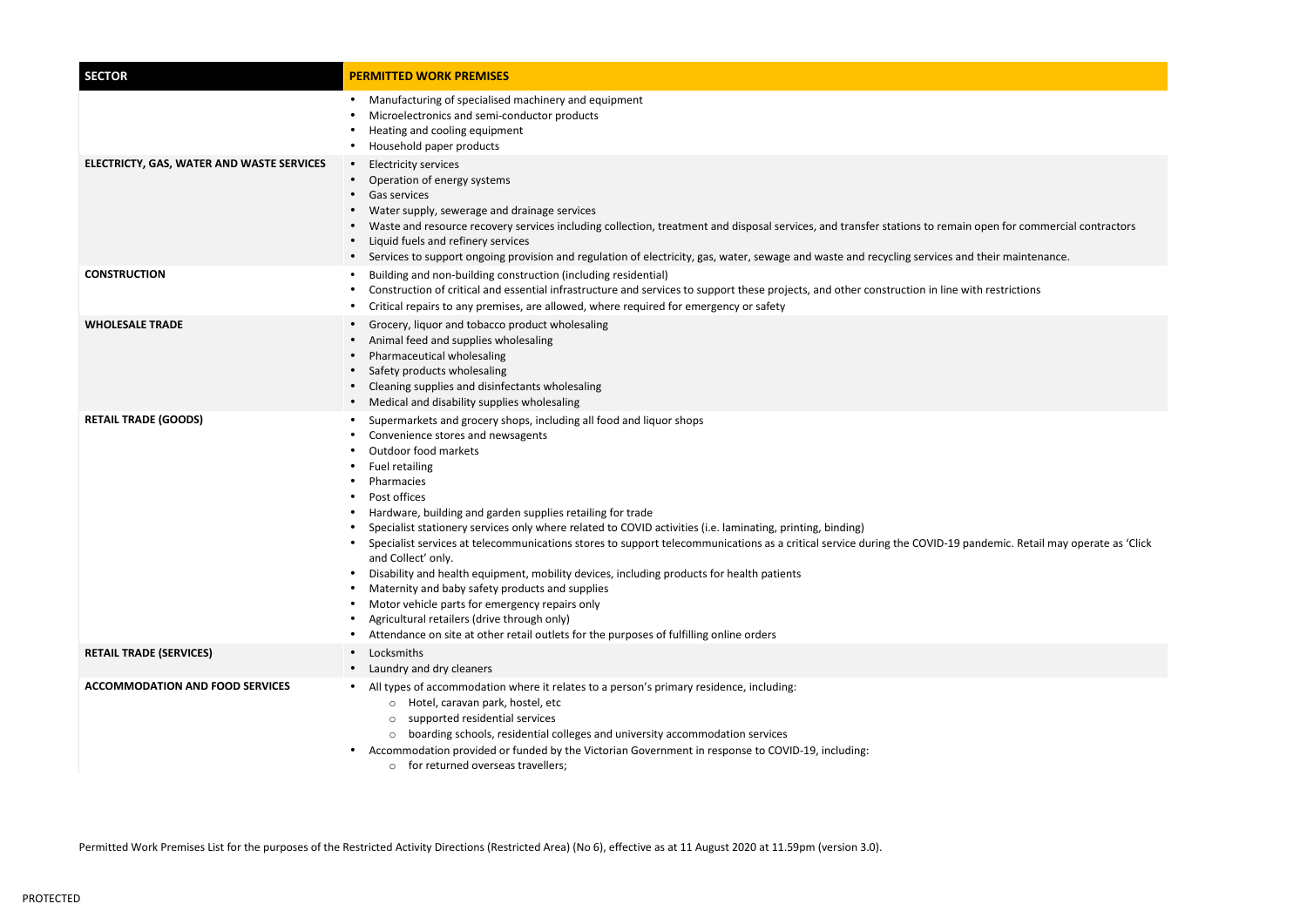critical functions, such as law

dy in physical production and

rational, treasury, distribution,

| <b>SECTOR</b>                                             | <b>PERMITTED WORK PREMISES</b>                                                                                                                                                                                                                                                                                                                                                                                                                                                                                                                                                                                                                                                                                                                                                                                                                                                                                                                                                                     |
|-----------------------------------------------------------|----------------------------------------------------------------------------------------------------------------------------------------------------------------------------------------------------------------------------------------------------------------------------------------------------------------------------------------------------------------------------------------------------------------------------------------------------------------------------------------------------------------------------------------------------------------------------------------------------------------------------------------------------------------------------------------------------------------------------------------------------------------------------------------------------------------------------------------------------------------------------------------------------------------------------------------------------------------------------------------------------|
|                                                           | for people subject to direction and detention notices<br>$\circ$<br>for diagnosed persons and close contacts<br>$\circ$<br>for critical COVID responders (e.g. Hotels for Heroes)<br>$\circ$<br>Accommodation for work purposes on a temporary basis or for workers in critical sectors beyond hotels (e.g. caravan parks)<br>$\bullet$<br>Accommodation where it is unsafe for a person to reside in their primary place of residence<br>Emergency accommodation, including refuges and accommodation for people who are experiencing homelessness<br>Only essential support to be provided for in-home support for aged services<br>$\bullet$<br>Cafes, restaurants, pubs, taverns and bars (take away and delivery food services only)<br>Other essential accommodation and food services such as roadhouses (to comply with national heavy vehicle regulations)<br>Emergency food service provision, including Foodbank, meals-on-wheels and other emergency food relief services<br>$\bullet$ |
| <b>TRANSPORT, POSTAL AND WAREHOUSING</b>                  | Warehousing<br>$\bullet$<br>Road transport (passenger and freight)<br>Rail transport (passenger and freight) – including rail yards<br>Water transport (passenger and freight) – including ports and Tasmanian shipping lines<br>$\bullet$<br>Air Transport (passenger and freight)<br>Pipeline and other transport<br>Transport support services<br>Vehicle repairs and critical maintenance including disinfection<br>Towing services<br>Public transport, ride share and taxis, for permitted workers or emergencies, medical, care or compassionate purposes.<br>$\bullet$<br>Car rentals limited to use by permitted workers or businesses that are able to operate under the Permitted Work Premises List.                                                                                                                                                                                                                                                                                   |
| <b>INFORMATION MEDIA AND</b><br><b>TELECOMMUNICATIONS</b> | Telecommunications services<br>Newspaper and magazine publishing<br>Radio broadcasting<br><b>Television broadcasting</b><br>Internet publishing and broadcasting for news media purposes<br>Internet service providers, web search portals and data processing services<br>Production, broadcast and distribution of telecommunication and the infrastructure (including critical IT) required to support cr<br>enforcement, public safety, medical or other critical industries and where it cannot be undertaken virtually<br>Feature film, television and documentary (excluding television commercials, student and corporate productions) that is already<br>operating as a closed set and post-production relating to it                                                                                                                                                                                                                                                                     |
| <b>FINANCIAL AND INSURANCE SERVICES</b>                   | <b>Bank branches</b><br>$\bullet$<br>Critical banking services to support the provision of services, credit and payment facilities, including the functioning of all opera<br>reporting, communications, monitoring, maintenance, corporate, support and other functions.<br>Insurance assessors can operate on site for safety or emergency reasons only<br>$\bullet$                                                                                                                                                                                                                                                                                                                                                                                                                                                                                                                                                                                                                             |
| <b>RENTAL HIRING AND REAL ESTATE SERVICES</b>             | Services related to property settlement or commencement/end-of-lease (including removalists)<br>$\bullet$<br>Rental and hiring services:<br>where supporting a permitted service or industry<br>where required for emergency maintenance<br>$\bullet$<br>Farm animal and bloodstock leasing                                                                                                                                                                                                                                                                                                                                                                                                                                                                                                                                                                                                                                                                                                        |
| PROFESSIONAL, SCIENTIFIC AND TECHNICAL<br><b>SERVICES</b> | Individuals undertaking professional, scientific and technical services if involved in:<br>$\bullet$<br>COVID-19 (e.g. MedTech research including vaccines)                                                                                                                                                                                                                                                                                                                                                                                                                                                                                                                                                                                                                                                                                                                                                                                                                                        |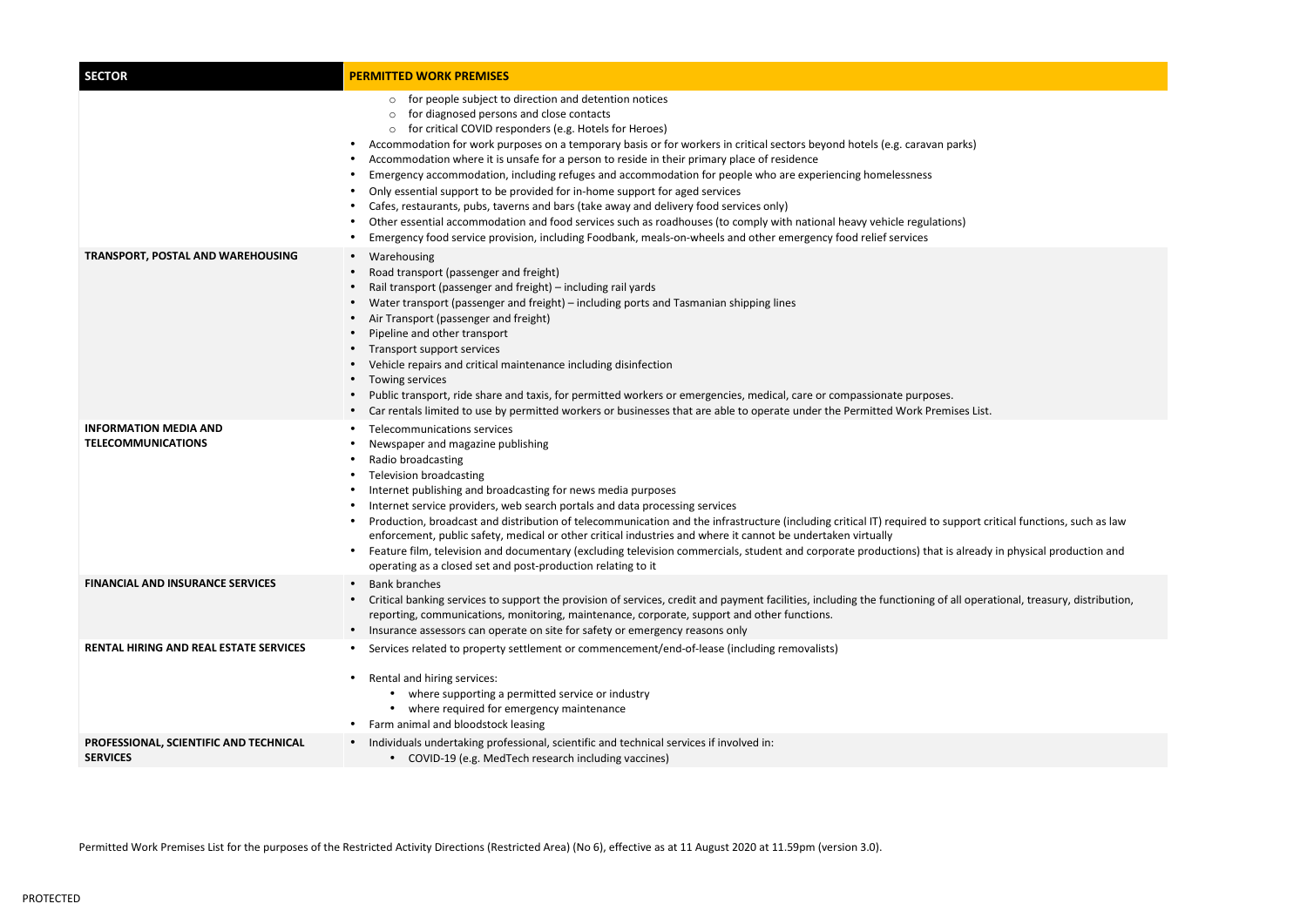| Hazard monitoring and resilience                                                                                                                                                                                                                                                                                                                                                                                                                                                                                                                                                                                                                                                                                                                                                                                                                                                                                                                                                                                                                                                                                                                                                                                                                                                                                                                                                                                                                                                                                                                                                                                                                                                                                                                                                                                                                                                                                                                                                                                                                                                                                                                                                                                                                                                                                         |
|--------------------------------------------------------------------------------------------------------------------------------------------------------------------------------------------------------------------------------------------------------------------------------------------------------------------------------------------------------------------------------------------------------------------------------------------------------------------------------------------------------------------------------------------------------------------------------------------------------------------------------------------------------------------------------------------------------------------------------------------------------------------------------------------------------------------------------------------------------------------------------------------------------------------------------------------------------------------------------------------------------------------------------------------------------------------------------------------------------------------------------------------------------------------------------------------------------------------------------------------------------------------------------------------------------------------------------------------------------------------------------------------------------------------------------------------------------------------------------------------------------------------------------------------------------------------------------------------------------------------------------------------------------------------------------------------------------------------------------------------------------------------------------------------------------------------------------------------------------------------------------------------------------------------------------------------------------------------------------------------------------------------------------------------------------------------------------------------------------------------------------------------------------------------------------------------------------------------------------------------------------------------------------------------------------------------------|
| Biosecurity and public health<br>Medical or other research, which cannot be shut down and requires on site attendance<br>Critical scientific facilities - for critical scientific experiments, labs, collections<br>• Architecture, surveying, building inspection and engineering services, where required on site for permitted construction                                                                                                                                                                                                                                                                                                                                                                                                                                                                                                                                                                                                                                                                                                                                                                                                                                                                                                                                                                                                                                                                                                                                                                                                                                                                                                                                                                                                                                                                                                                                                                                                                                                                                                                                                                                                                                                                                                                                                                           |
| Building and grounds maintenance, cleaning, pest control and packaging where providing support to an essential industry or where required to maintain the<br>health and safety of Victorians at home or at work<br>Call centres providing critical services - e.g. Police Assistance Line<br>Employment services that cannot be delivered online                                                                                                                                                                                                                                                                                                                                                                                                                                                                                                                                                                                                                                                                                                                                                                                                                                                                                                                                                                                                                                                                                                                                                                                                                                                                                                                                                                                                                                                                                                                                                                                                                                                                                                                                                                                                                                                                                                                                                                         |
| Public administration where it cannot be undertaken from home (including Medicare and Centrelink). This includes electorate offices where up to two staff plus<br>the Member of Parliament can be on site to ensure the minimal functioning of the electorate office.<br>Justice (see below specific detail)<br>Law enforcement<br>Defence and national security (including defence contractors for allied governments)<br>Public order, safety and regulatory services<br>Emergency services, including bushfire prevention and management including relief services<br>Road and maritime services                                                                                                                                                                                                                                                                                                                                                                                                                                                                                                                                                                                                                                                                                                                                                                                                                                                                                                                                                                                                                                                                                                                                                                                                                                                                                                                                                                                                                                                                                                                                                                                                                                                                                                                      |
| Judges, Associate-Judges, Judicial Registrars, Magistrates, Coroners, Tribunal Members and their offices for urgent or priority court or tribunal matters<br>determined by the relevant head of jurisdiction, including for bail, family violence, remand, child protection, warrants and urgent guardianships, human rights or<br>residential tenancies issues or any other priority matters<br>• To the extent necessary to support the functioning of the court, tribunal and dispute services mentioned above:<br>Director of Public Prosecutions and the Office of Public Prosecutions<br>Defence lawyers, Victoria Legal Aid, the Child Protection litigation office, Aboriginal legal services and other legal assistance providers<br>Courts Services Victoria, court support services and court registry services including security, cleaning and interpreter services<br>Other lawyers<br><b>Bail justices</b><br>Office of the Public Advocate guardians for high priority, highly vulnerable citizens and relevant staff<br>Justices of the Peace only as urgently required noting the voluntary nature of their role<br>• All systems support, maintenance and operation services required for DJCS and Victoria Police to support, maintain and operate Births, Deaths and Marriages,<br>fixed traffic and mobile traffic cameras and Fines Victoria systems<br>Administration of justice matters by legal practitioners for their clients where the matter cannot be undertaken reasonably and/or the client cannot participate<br>reasonably in an online communication, teleconference or by means of an audio-visual link facility.<br>Required pathology and forensic services<br>Correctional and youth justice facilities, community justice services, and ancillary justice services:<br>Prisons, correctional facilities and other places of custody<br>Facilities and services for parolees, people on post-sentence supervision and detention orders, and people on community corrections orders<br>Adult Parole Board and its supporting secretariat<br><b>Post Sentence Authority</b><br>Operation of youth justice facilities, and the provision of services, supports and supervision to children and young people in such facilities<br>Youth Parole Board and its supporting secretariat |
| <b>Justice Specific:</b>                                                                                                                                                                                                                                                                                                                                                                                                                                                                                                                                                                                                                                                                                                                                                                                                                                                                                                                                                                                                                                                                                                                                                                                                                                                                                                                                                                                                                                                                                                                                                                                                                                                                                                                                                                                                                                                                                                                                                                                                                                                                                                                                                                                                                                                                                                 |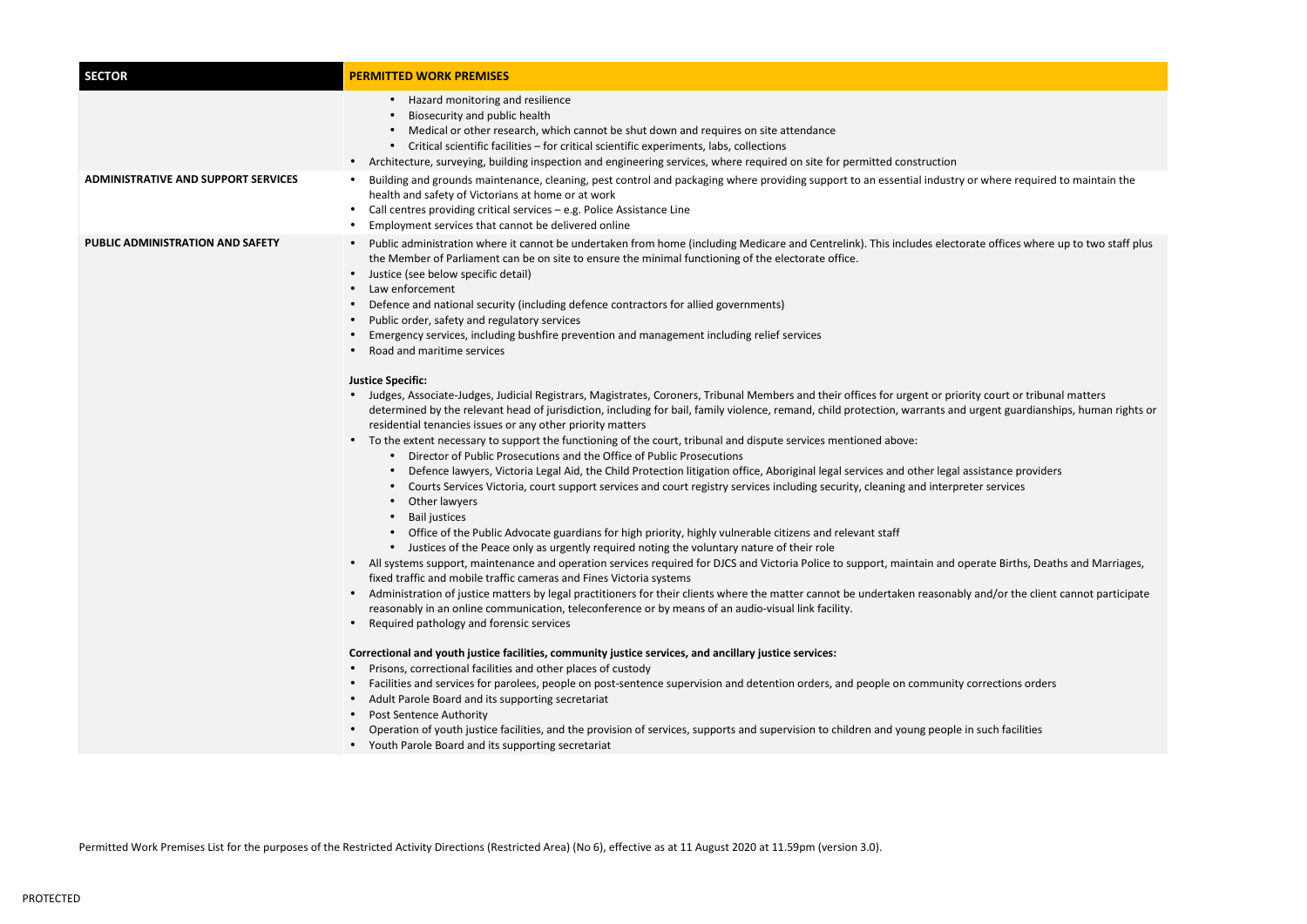| <b>SECTOR</b>                     | <b>PERMITTED WORK PREMISES</b>                                                                                                                                                                                                                                                                                                                                                                                                                                                                                                                                                                                                                                                                                                                                                                                                                                                                                                                                                                                                                                                                                                                                                                                                                                                                                                                                                                                                                                                              |
|-----------------------------------|---------------------------------------------------------------------------------------------------------------------------------------------------------------------------------------------------------------------------------------------------------------------------------------------------------------------------------------------------------------------------------------------------------------------------------------------------------------------------------------------------------------------------------------------------------------------------------------------------------------------------------------------------------------------------------------------------------------------------------------------------------------------------------------------------------------------------------------------------------------------------------------------------------------------------------------------------------------------------------------------------------------------------------------------------------------------------------------------------------------------------------------------------------------------------------------------------------------------------------------------------------------------------------------------------------------------------------------------------------------------------------------------------------------------------------------------------------------------------------------------|
|                                   | Facilities and services provided for children and young people who are in Youth Justice on a supervised community order, on supervised or intensive bail, on a<br>$\bullet$<br>youth parole order, or participating in the Children's Court Youth Diversion Service<br>Facilities or services specifically funded or provided by government for children and young people who are at risk of entering Youth Justice<br>$\bullet$<br>Any health or medical services (including required for any of the previous functions under this heading)                                                                                                                                                                                                                                                                                                                                                                                                                                                                                                                                                                                                                                                                                                                                                                                                                                                                                                                                                |
|                                   | <b>Council specific:</b><br>Emergency asset work that would impact substantially or create risk to the community if it is not undertaken<br>Essential environmental health functions that protect the health and wellbeing of the community<br>Essential / high risk local law enforcement<br>Community support services required to ensure the health, safety and wellbeing of vulnerable people                                                                                                                                                                                                                                                                                                                                                                                                                                                                                                                                                                                                                                                                                                                                                                                                                                                                                                                                                                                                                                                                                           |
| <b>EDUCATION AND TRAINING</b>     | Schools for children of permitted workers, vulnerable children, and for mandatory assessment of VCAL and VCE.<br>$\bullet$<br>Note: School staff including principals, teachers and support staff Teachers working remotely are permitted employees, but do not require a permit to work<br>remotely. Note: School staff including principals, teachers and support staff are permitted employees<br>Cleaning, maintenance, security and business operation functions for schools, early childhood education and care and tertiary facilities<br>Early childhood education and care (including Sessional Kindergarten, Long Day Care, Outside School Hours Care, Family Day Care, In-Home Care (e.g. nannies))<br>for Permitted Workers, Permitted Industry Remote Workers authorized for care and Vulnerable Children<br>Tertiary facilities servicing the following occupations and activities are permitted to be delivered on-site, only where remote delivery is not possible:<br>Assessments for safe working practice and infection control<br>First aid training where required for COVID response<br>Study for health care workers<br>Apprentices in approved construction<br>Clinical health and biomedical science<br>Commercial cleaning<br>Aged and disability care<br>Mandatory assessments for VCE and VCAL students<br>Police Academy<br>Activity that relates to medical or other research that requires on-site attendance, care for animals, agriculture or horticulture |
| HEALTH CARE AND SOCIAL ASSISTANCE | • All public and private health services, including;<br>Hospitals<br>Community-based health services<br>Ambulance and paramedics<br>Non-emergency patient transfer<br>Aged care services and retirement villages<br>Alcohol and other drug services<br><b>Mental Health Services</b><br>Primary health services specific to general practitioners, pharmacy, nursing and midwifery<br>All AHPRA registered health workers - and in addition, social work, speech pathology, dietetics, audiology, providing services that prevent a significant<br>change/deterioration in functional independence necessitating escalation of care (e.g. a requirement for specialist input/review, an increase in care<br>needs and/or alternate accommodation, avoiding a hospital admission or emergency department presentation)<br>Any other health worker providing services required under a Chronic Disease Management Plan, a care plan endorsed by NDIS (including self-managed<br>plans), TAC, Workcover or DVA - if care is required to prevent a significant change/deterioration in functional independence necessitating escalation of<br>care (e.g. a requirement for specialist input/review, an increase in care needs and/or alternate accommodation, avoiding a hospital admission or<br>emergency department presentation).                                                                                                                                                           |